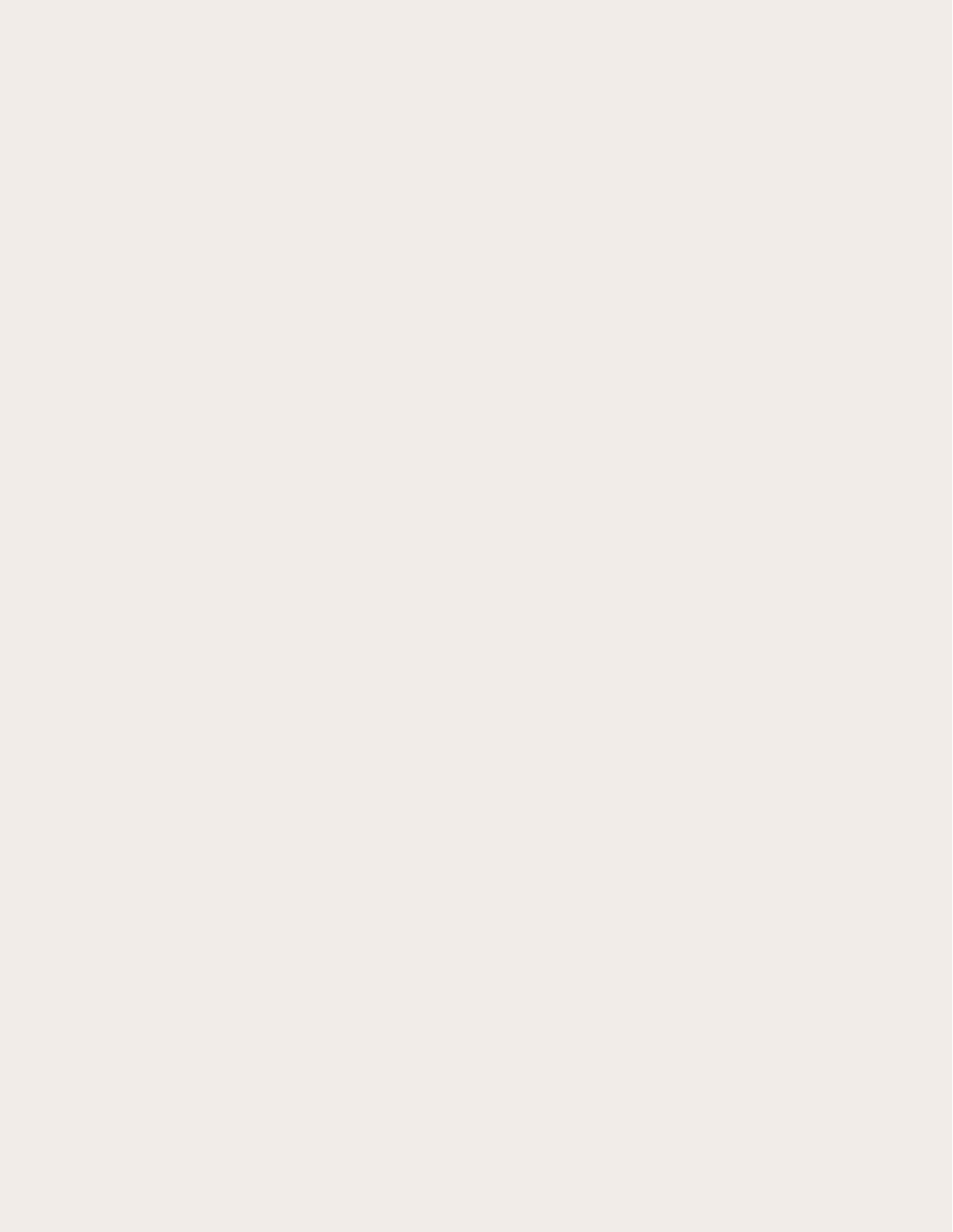## **Improving Education Through Collaboration**

A Case Study of the Long Beach Seamless Education Partnership

cross the country, cities and regions have used cross-sector collaboration by business, higher-education, P-12, and<br>community leaders to improve education. Although regional leaders take different approaches to this challe community leaders to improve education. Although regional leaders take different approaches to this challenge, the most successful communities engage all sectors and align their efforts around common goals. Together, these communities identify keys to community vitality, shape dynamic and sustainable networks, and develop systemic solutions that help enable the region to attain its economic, educational and social goals.

The best established of these efforts have made substantial gains along key education indicators. To better understand what makes these collaborations successful, and to support its members in leading similar efforts, the Business-Higher Education Forum (BHEF), with generous support from GlaxoSmithKline, has undertaken a case study of one established effort—the Long Beach Seamless Education Partnership. Launched in 1994 by local civic leaders to ensure that all students would progress smoothly through the education systems and into the workforce, the Long Beach Seamless Education Partnership (the Partnership) has become a defining feature of the community and a model for the nation.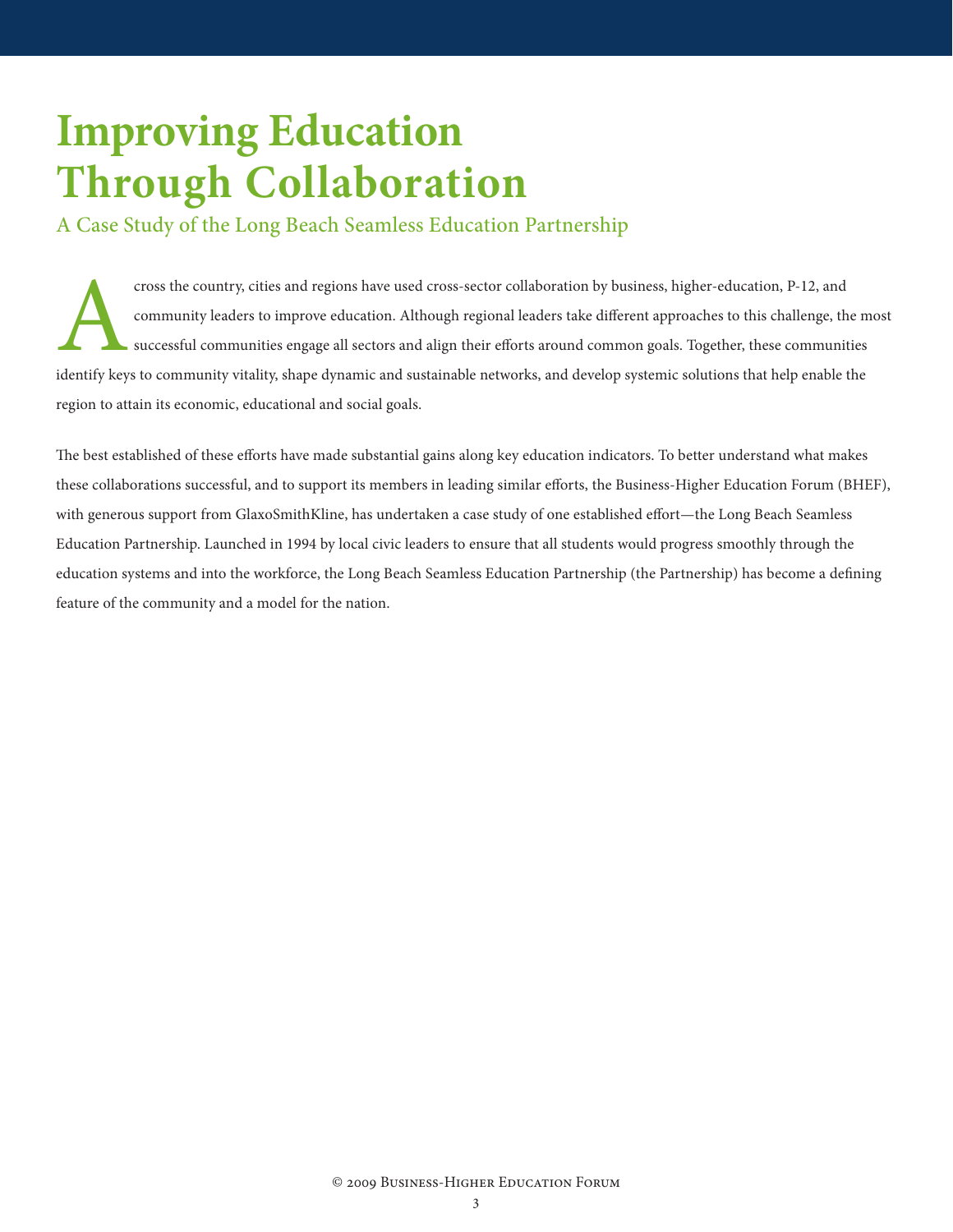#### *Methods*

BHEF's study of the Seamless Education Partnership began with a theory of action for cross-sector efforts to increase alignment from Pre-K through graduate school (P-20) and improve educational outcomes (Figure 1).

BHEF's theory of action posits that community leaders coalesce around a shared vision that is shaped by local context and needs. Collaborative efforts are solidified through governance structures and by allocating resources to support the effort. Participants identify P-20 improvement strategies to address the academic core (curriculum and instruction), student experience (support services and co- and extra-curricular activities), and relevant policies. These strategies are specifically designed to achieve the community's desired outcomes.

From this theory of action, BHEF developed several research questions to guide its study:

- 1. How was the Seamless Education Partnership created and how has it evolved?
	- What are the goals of the Seamless Education Partnership?
	- Who are the main partners?
	- How has the Partnership been governed and sustained over time?
	- What role has business played?
- 2. How have stakeholders reformed P-16 education in Long Beach?
	- • What are the initiative's signature programs or activities?
	- How do the participants develop and execute a plan of action?
- 3. What educational outcomes have resulted from the Seamless Education Partnership?
- 4. What are the keys to success and lessons learned?

In August 2009, BHEF interviewed approximately 50 leaders from various sectors of the community—K-12 and higher education, community and faith organizations, and business and analyzed those interviews for common themes related to the theory of action and research questions. BHEF also reviewed documents related to the Partnership. This report briefly summarizes some key findings of this analysis.

#### **Figure 1: P-20 Networks Theory of Change**

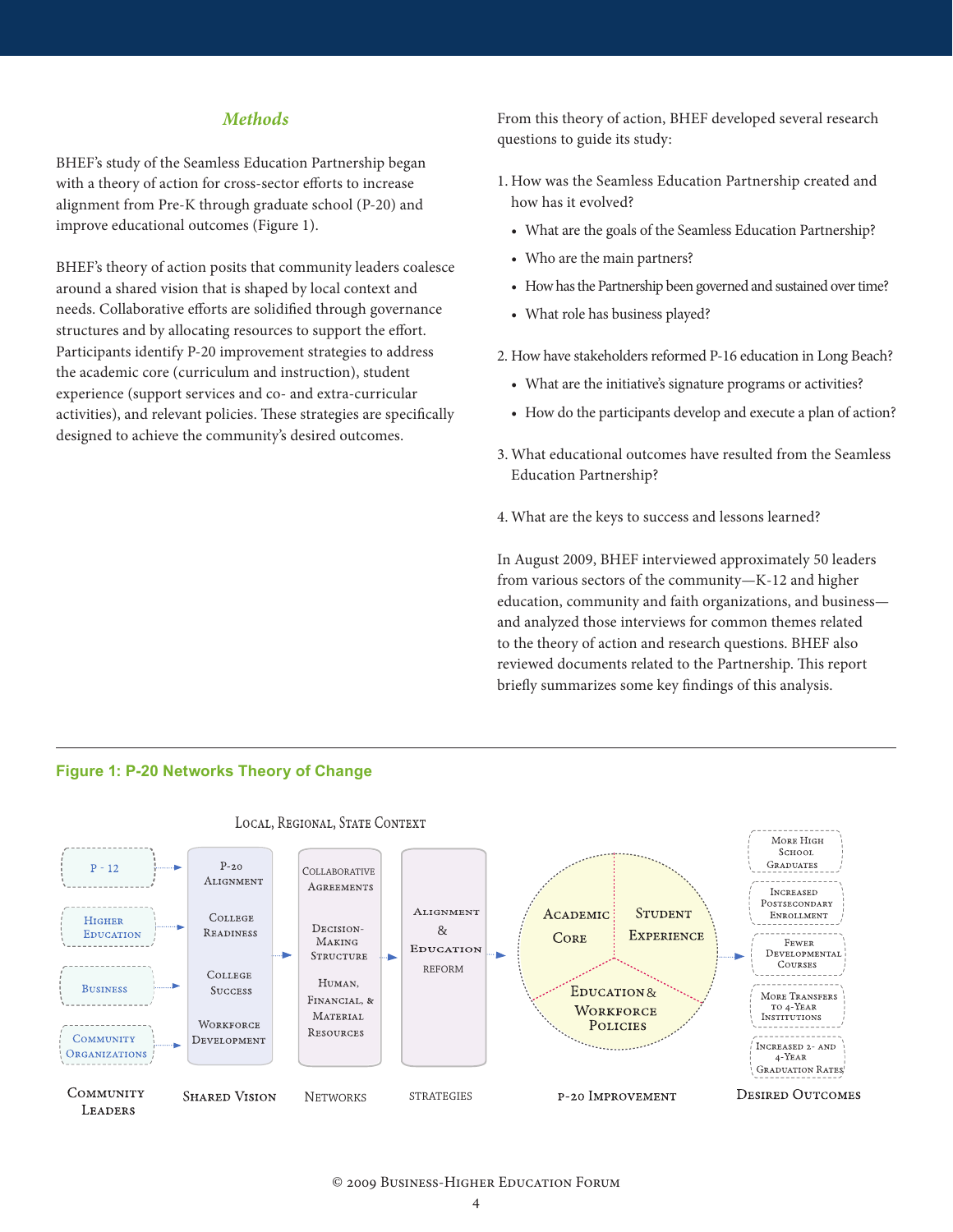### **History of the Seamless Education Partnership**

In the early 1990s, Long Beach, Calif., faced a variety of economic and demographic challenges. Several major employers, including the Navy and the aircraft industry, greatly downsized or left the city altogether. In addition, demographic shifts resulted in a significant proportion of students in the Long Beach Unified School District (LBUSD) coming from low income backgrounds and having to learn English. These changes posed a new set of challenges for the district. As one community leader recounted, "We had a great amount of chaos within our community."

In 1992, at the urging of Mayor Ernie Kell, community leaders gathered together to chart a new course for economic growth and prosperity. With key leadership from the business community, they formed the Long Beach Economic Partnership, and commissioned a report entitled, *A Call to Action1* . While *A Call to Action* was centered on improvements for business, it also highlighted the importance of education as a "pre-requisite to economic growth." It called on LBUSD, Long Beach City College (LBCC), and California State University at Long Beach (CSULB) to develop a Long Beach Education Partnership that would mirror the Long Beach Economic Partnership.

The Long Beach Education Partnership relied on the mayor and the leaders of LBUSD, LBCC and CSULB to drive improvement. Those leaders eagerly accepted the challenge and began working together immediately. To support this work, four local businesses each contributed \$75,000 at the outset of the initiative. A formal agreement, such as a Memmorandum of Understanding, never was developed in Long Beach because the group believed that continuous and open communication among the three institutions was essential and that it was not necessary to bind leaders to this commitment through paper.

Initially, the Long Beach Education Partnership focused on improving communication across the local K-12, community college, and four-year institutions, as well as on holding themselves accountable to the public. The group started with a few focused projects, including becoming the first school district in California to mandate school uniforms, a reform that local residents credit with reducing learning distractions and increasing attendance and test scores.

After achieving some early successes, the group formed a community task force to discuss how to ensure that more students would graduate from high school prepared for college. Their focus shifted to rigorous grade-level learning standards and alignment of curriculum and standards in postsecondary institutions. Ultimately, the group worked to "develop a world class seamless education system," and the Long Beach Education Partnership became known as the Seamless Education Partnership.

Today, the Seamless Education Partnership has grown to include countless programs and initiatives that seek to provide "world-class education from preschool to graduate school and prepare Long Beach students for successful engagement in the global knowledge economy." As Superintendent Steinhauser observed, "There are so many [collaborative] projects going on between these three institutions that I don't know all of them, King [Alexander, CSULB President] doesn't know all of them, and Eloy [Oakley, LBCC President] doesn't know all of them." A few signature programs of the Seamless Education Partnership are outlined in the text box on the following page.

1 *A Call to Action. Long Beach Economic Partnership. September 1992.*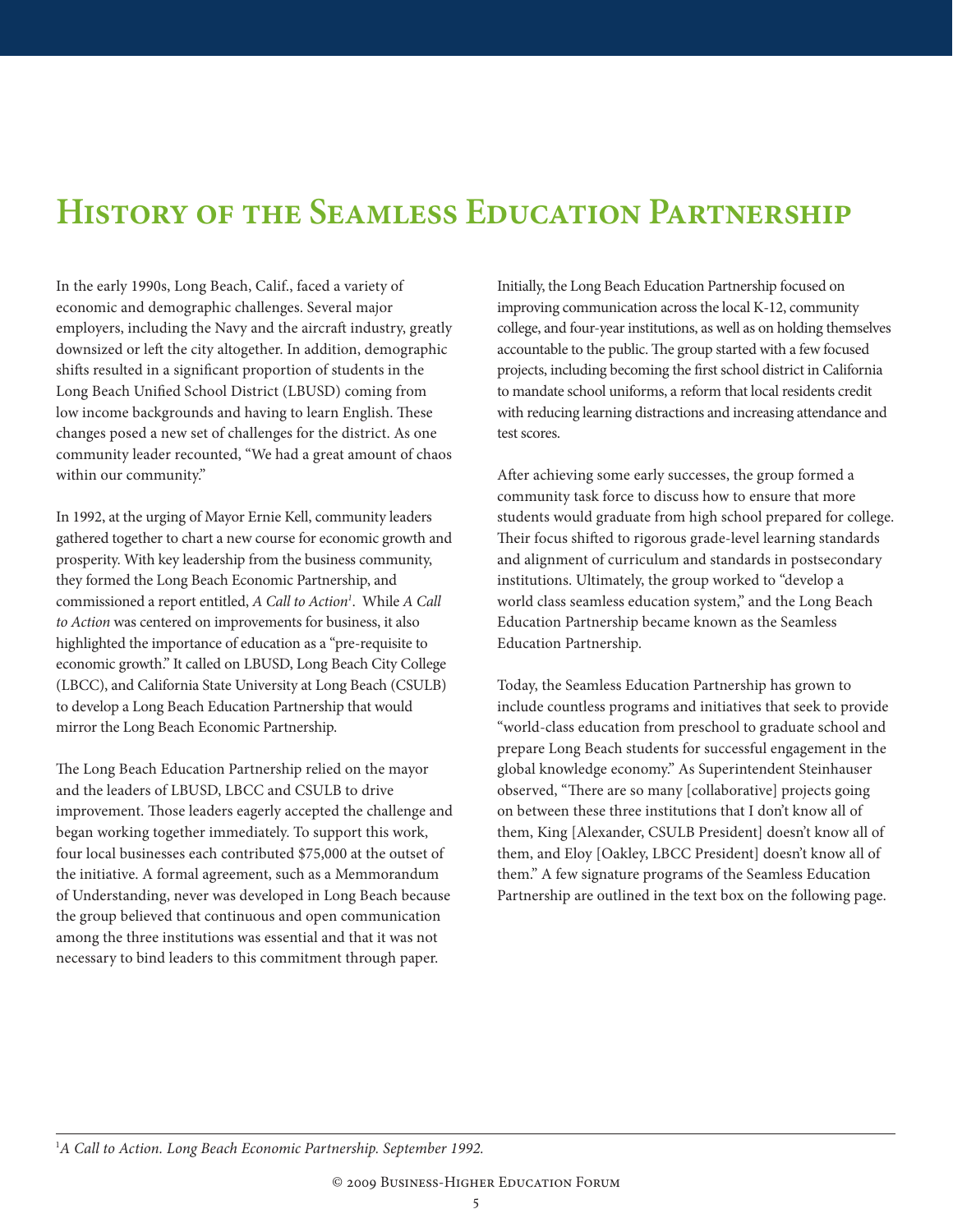#### **Signature Programs**

**Long Beach College Promise:** In March 2008, education leaders from LBUSD, LBCC and CSULB announced and signed the Long Beach College Promise (the Promise). Under this initiative, the three education sectors promise all LBUSD students the opportunity to receive a college education. The Promise provides a variety of educational benefits and services, including:

- Early and continued outreach for students and families
- Support for multiple college pathways
- • Guaranteed college admission at CSULB for students who complete minimum college preparatory or community college transfer requirements
- • Tuition-free semester at LBCC, funded by the LBCC Gateway to Greatness capital campaign.

**Early Assessment Program**: The California Early Assessment Program (EAP) is administered in conjunction with California's statewide standards test and includes a voluntary 11<sup>th</sup> grade assessment of students' performance on California State University placement standards. The goal of the program is to provide early feedback on potential remedial needs so that students can address those needs before they leave high school. To this end, LBUSD mandates that all eligible students take the test in their junior year. According to one LBUSD administrator, "LBUSD has a 93 percent to 94 percent participation rate, which is far higher than the state average of about 77 percent for juniors." As a way of participating in the Seamless Education Partnership, LBCC became one of the first community colleges in the state to accept the EAP as a measure of student proficiency.

**Principal for a Day**: Co-sponsored by the Long Beach Area Chamber of Commerce, LBUSD, and the Long Beach Education Foundation, Principal for a Day creates relationships and partnerships between business and education. Guest principals—composed of community members—visit classes, attend faculty meetings, supervise lunch, and observe the successes and challenges of school life. After the school day, participants meet for a debriefing reception that features conversations with the leaders of LBUSD, LBCC and CSULB. The annual event, which seeks to increase business awareness of education, has sparked hundreds of long-lasting business and education relationships that extend throughout the school year and beyond.

**LBUSD Academic and Career Success Initiative**: This initiative is at the heart of LBUSD's efforts to increase college and career readiness. According to LBUSD informational materials, "While implementing the Long Beach College Promise and enhancing the Seamless Education Partnership are central pieces, the Academic and Career Success Initiative includes several other integrated district efforts:"

- 1. Increased Awareness and Completion of College Preparatory Curriculum
- 2. College and Career Awareness and Enrichment
- 3. Parent Outreach
- 4. Enhanced Counseling
- 5. Mentoring
- 6. Early Algebra Readiness and Completion
- 7. Literacy Development
- 8. Enhanced Interventions
- 9. Advancement via Individual Determination (AVID) Program Expansion
- 10. Advanced Placement Course Expansion.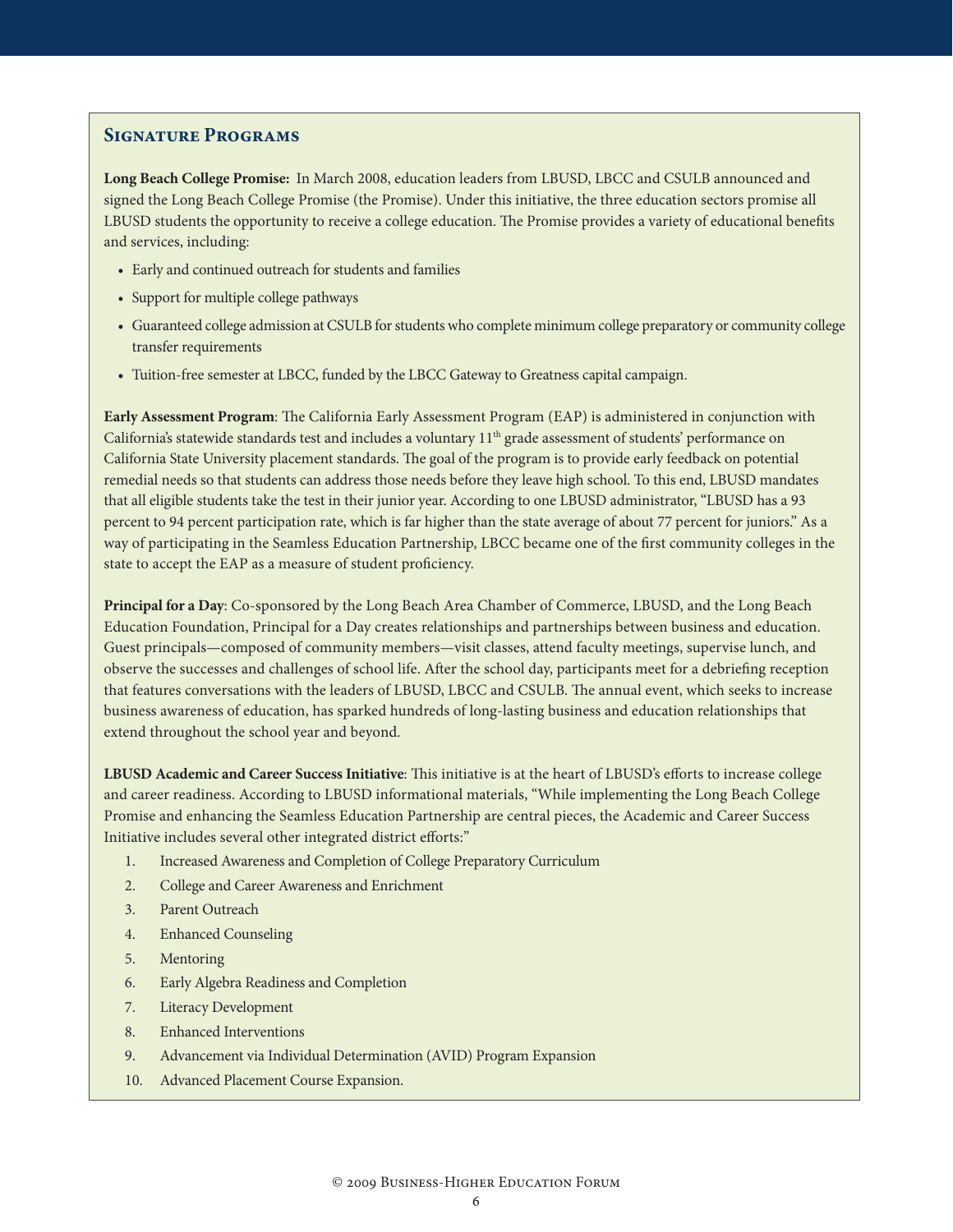#### *P-20 Collaboration*

Although the programs described so far are essential to the Seamless Education Partnership, the true hallmark of the initiative is the deep—and seamless—collaboration across LBUSD, LBCC and CSULB. From faculty to administrators to the institutional leaders, peers at every level routinely work across institutions toward the common goal of preparing students for their next step, whether that step is transitioning from preschool to K-12, within the K-12 system, or into postsecondary education.

At the leadership level, LBUSD superintendent Chris Steinhauser, LBCC president Eloy Oakley, and CSULB president King Alexander communicate frequently and present a unified front. As Alexander said, "It is important that we all think we are part of the public school system." Oakley concurred, adding, "Chris Steinhauser's success is my success." For his part, Steinhauser called cross-institutional collaboration a part of his everyday life and explained that the three leaders do whatever is necessary to support each other. Several interviewees mentioned the positive impact of this unity, with one noting that it "sends a message to business that the Long Beach education system is committed to preparing your future workforce."

Just as the institutional leaders consider themselves part of the same education system, so do the dozens of faculty and administrators who carry out the Partnership's vision. According to one LBUSD administrator, "We work so well together that often times I forget that we don't work for the same institution." Much of this work occurs through the Seamless Education steering committee. This body of 19 faculty members and administrators from LBUSD, LBCC and CSULB sets priorities related to the Partnership's shared mission.

The steering committee oversees the Seamless Education Partnership's four initiatives:

- Preparation for College Success
- • Career & Technical Education Pathways
- Counseling
- Postsecondary Success.

For each initiative, approximately 10 people representing the three education institutions are responsible for outlining strategies and identifying each institution's responsibilities for implementation.

#### **Cal State Long Beach Teacher Preparation: "Seamless Education at its Best"**

When the Long Beach Education Partnership began in the 1990s, Long Beach Unified School District was not the primary employer of teachers who graduated from Cal State Long Beach. In the intervening years, Cal State Long Beach and Long Beach Unified have worked together through the Seamless Education Partnership to reform the teacher preparation program so that teachers who graduate from Cal State Long Beach are better prepared to meet the district's needs. As one Cal State Long Beach administrator explained, "The College of Ed has allowed K-12 educators into their space to tell them what K-12 teachers need and what it is really like in the classroom." In addition to engaging in ongoing discussions about what teachers need, "many, many" faculty members and administrators from Long Beach Unified teach courses in Cal State Long Beach's College of Education. In return, Cal State Long Beach sends many of its student teachers to Long Beach Unified. According to one K-12 administrator, "This is seamless education at its best. I am responsible for student teachers at both ends—K-12 and Cal State Long Beach."

By all accounts, this collaboration has paid off. A Cal State Long Beach administrator observed, "As we have worked together and the district has had a lot of input into teacher preparation, they're much more eager to get the graduates of these programs." In fact, Long Beach Unified now is the largest employer of teachers who graduate from Cal State Long Beach, and one Long Beach Unified administrator reported that 19 of the 23 history teachers hired in 2008 graduated from there.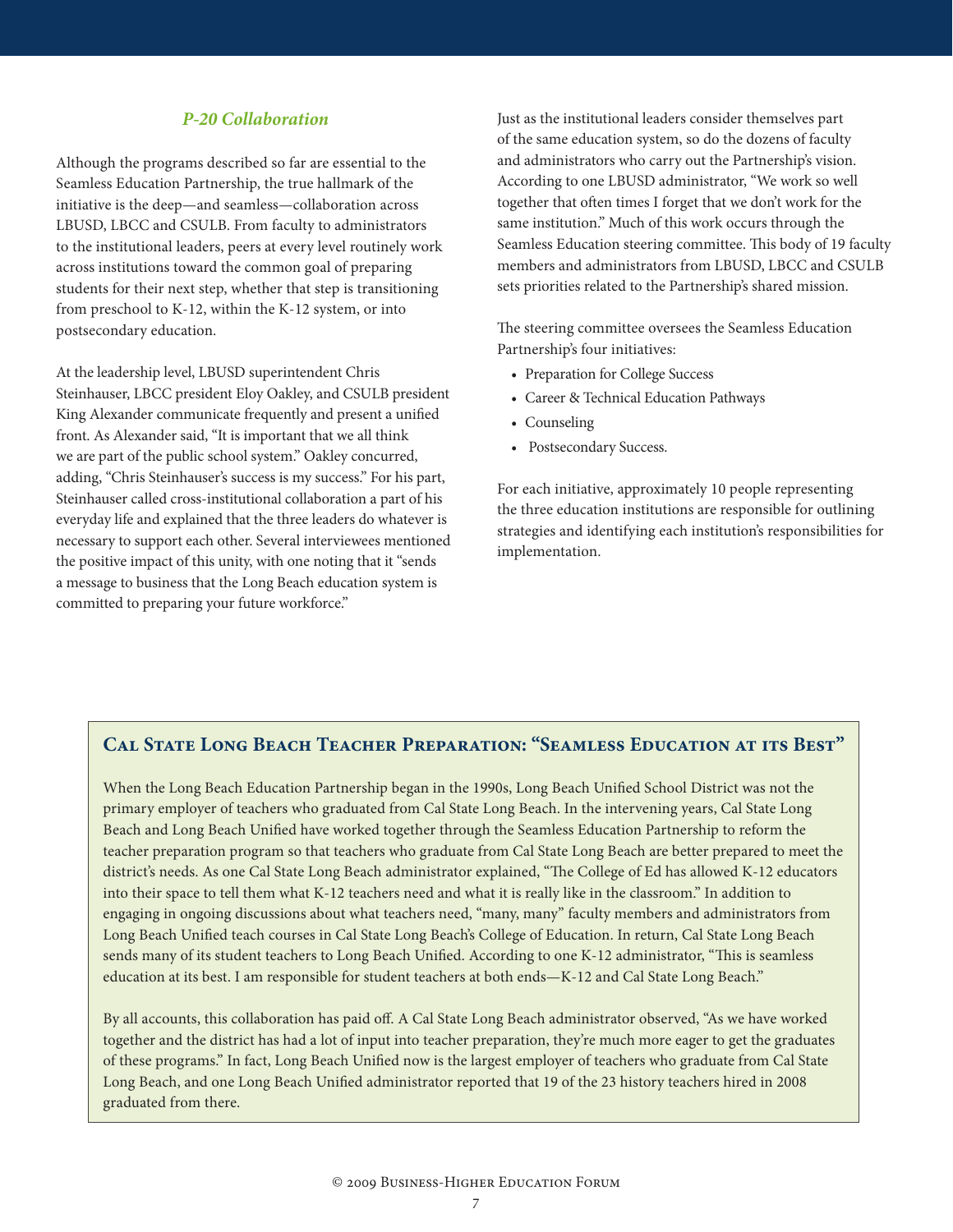*"I think we all realize that we can do wonderful things on our own, but we can do much greater things together."* 

As part of their work on the Seamless Education initiatives, faculty and administrators from the three institutions frequently collaborate to design and provide professional development for LBUSD faculty, arrange college visits for LBUSD students, revise K-12 and postsecondary courses, apply for grants, develop counseling and academic support programs, develop content standards, and more. All of the partners interviewed reported that their relationships truly are collaborative—characterized by mutual respect—and have deepened over time. According to one member of the steering committee from CSULB:

"One of the major advantages of this group is that we've all worked together for so long that we know each other. At the slightest need, we just pick up the phone and call the person who can help us advance the enterprise."

To the leaders and educators who participated in this study, cross-institutional collaboration is simply the best way to serve the students and the community of Long Beach. Not only do they believe that "your kids are my kids," several people also mentioned that collaborating enhances the capacity of each institution and of the entire system. As President Oakley said, "I think we all realize that we can do wonderful things on our own, but we can do much greater things together."

Despite the effort required to develop and sustain strong working relationships and coordinate efforts across three campuses, President Alexander noted that collaborating "isn't breaking our backs, and in fact it is making our jobs easier. It's helping more kids get through the system better." Several faculty and administrators from all three institutions echoed this sentiment. It is for these reasons that the spirit of collaboration in Long Beach has thrived, despite turnover among the leaders of all three education institutions and in the absence of a formal partnership agreement.

#### **An Example of K-16 Alignment in History**

One of the early successes of the Long Beach Education Partnership was the development of district standards in history. In addition to agreeing on content, administrators and faculty from LBUSD, LBCC and CSULB identified the skills that students need to succeed in college history courses, e.g., being able to differentiate between primary and secondary sources, understanding bias, and discerning between facts and opinion. LBUSD administrators then asked teachers at each grade level to identify what students should be able to do by the end of each grade, and integrated those skills into the curriculum. To help teachers address these skills, LBUSD and CSULB designed and provided professional development that was linked to the standards.

Although state standards have since supplanted the district standards, LBUSD continues to address those essential skills. In addition, educators and administrators from the three institutions still work closely together to increase teacher content knowledge, increase student achievement, and close the achievement gap in history. As an example, LBUSD students are required to write a junior thesis in American History. When the teachers are preparing to evaluate the papers, LBCC history professors talk to them about what constitutes a well-written history paper. According to a LBUSD administrator, this is but one example of "how hands-on [the collaboration] is."

In addition to increasing scores and narrowing the achievement gap in history, the collaboration has benefited faculty and administrators from LBUSD, LBCC and CSULB. As a postsecondary history professor explained: "We've built a community of scholars across the segments. We're all workers in the same vineyard. Whatever our duty station is, our common purpose is to get our students through these levels of history so they can be well educated students when they graduate from Cal State Long Beach." As a result, K-12 teachers teach with more confidence, and postsecondary professors have made greater efforts to build on students' prior knowledge.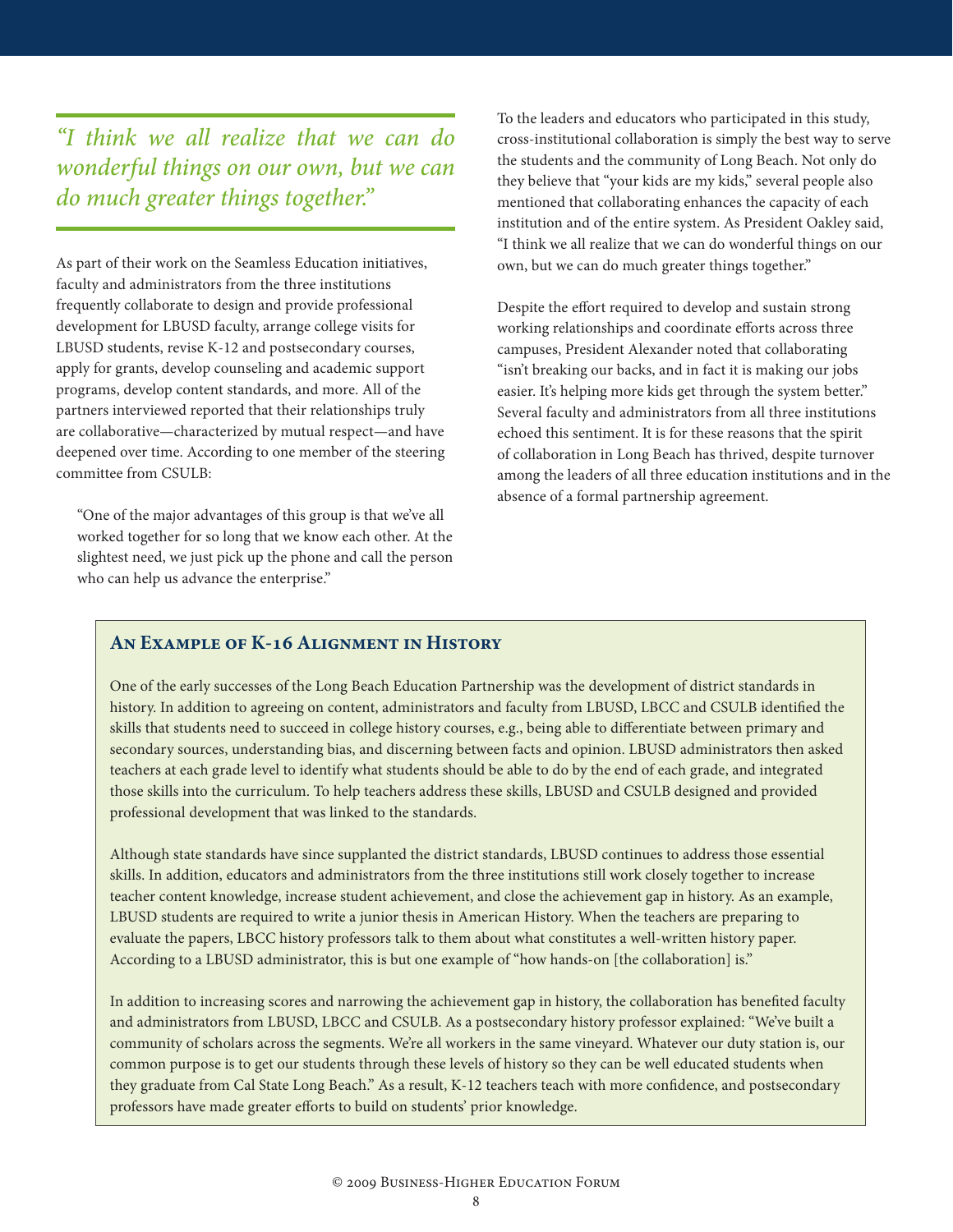#### *The Role of Non-Education Partners*

Although education institutions are at the heart of the Seamless Education Partnership, the Partnership also enjoys deep support from community leaders and organizations. In particular, business, media, community-based youth organizations, and faith-based organizations directly or indirectly have been involved with the Partnership since its inception. As one leader explained, "We all have the same objective: we all want to get our students through the system successfully."

*"When we look at the local workforce, where is that workforce going to come from for the future? It has got to come from the local schools."*

#### **Business**

With an eye toward economic development, business leaders in Long Beach provided initial critical support and guidance to forge the Seamless Education Partnership through, *A Call to Action*, and the Long Beach Economic Partnership. As the Partnership has matured, the business community has allowed educators to take the lead role. Now, businesses support the Partnership with programs and resources, including:

- • participation in the Principal for a Day program
- • sponsorship of individual high schools
- • donations to scholarship programs
- campaign support for school board members.

Some business leaders continue to emphasize the workforce implications of a strong education system. One leader noted, "When we look at the local workforce, where is that workforce

going to come from for the future? It has got to come from the local schools." As a result, some business leaders highlighted the need to grow a more systemic workforce component of the Seamless Education Partnership, with one pointing out that, "Business isn't mentioned when people talk about Seamless Education, but that would be my ultimate goal—that Seamless Education would include that seamless transition into the workforce." LBUSD administrators indicated that they were increasing their emphasis on career readiness in response to this type of community feedback.

#### **Media**

By many accounts, the media has played a critical role in the success of the Seamless Education Partnership. Since the early 1990s, when the City of Long Beach was trying to establish a positive identity for itself, community leaders have worked with the media to publicize the community's successes. At a time when Long Beach had no media outlet of its own, community leaders tried to convince every major media outlet in nearby Los Angeles to cover the positive events associated with the Long Beach Community Partnership and the Long Beach Education Partnership.

Today, Presidents Oakley and Alexander and Superintendent Steinhauser continue to deliberately garner positive press for the Seamless Education Partnership. Their efforts involve coordination of their respective public relations departments, as well as joint public appearances. As President Oakley explained:

"The intent is to ensure that we get the message out to everybody. I think the power of us being visible together is the power of communicating a succinct message to the community: that education is the number-one priority here."

According to one of the Partnership's founders, this consistent media coverage has enabled education to "find its way into the public market," meaning that the community knows what is happening in its local education institutions. Several interviewees remarked that because of this knowledge, "The City of Long Beach loves education."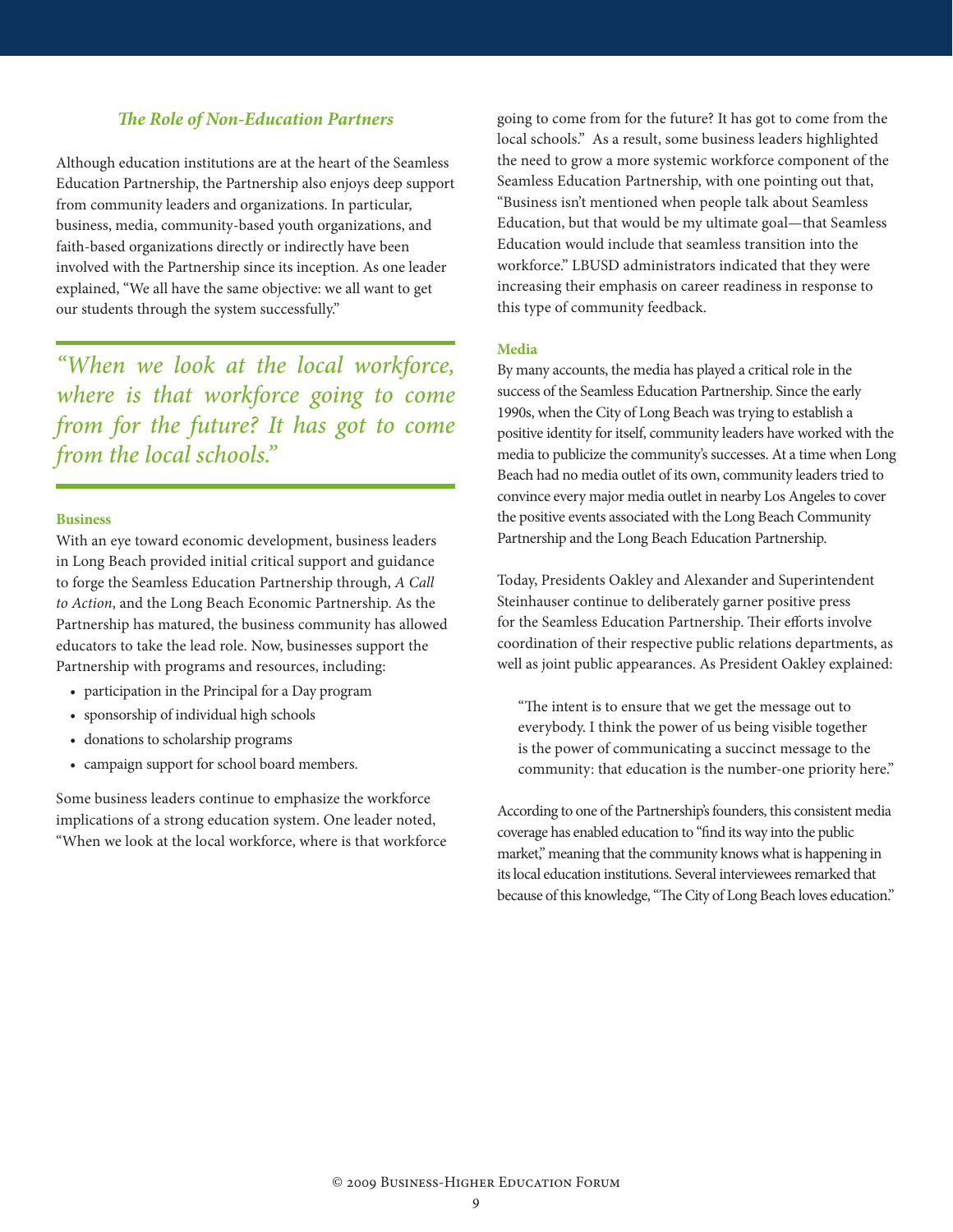#### **Community and Faith-Based Organizations**

Like many communities, Long Beach is replete with youth-serving organizations and programs. These organizations typically have missions that are independent of the K-12 education system. However, in Long Beach, many youth -serving organizations view their role as important to the Seamless Education Partnership, even if they are not directly connected with it.

*"The seamless education initiative is part of the fabric of the three institutions now. It's not just a project anymore; it's the way business is done."*

A few organizations align their efforts with the work of the Partnership by filling gaps as expressed by the school district or the Seamless Education Partnership. When LBUSD mandated uniforms, for example, the Assistance League worked to ensure that all students had uniforms regardless of their ability to pay. As another example, the Department of Health and Human Services works on integrating early childhood education into the Partnership. One community leader involved in this issue noted feeling "welcomed and immediately prioritized" within the Partnership.

Additionally, the Black Minister's Alliance plays a significant liaison role between the community and the education institutions. The Alliance meets with education leaders to relay the concerns of the community (not limited to the African American community) to the education institutions. The Alliance also works with educators—including Charlie Reed, the chancellor of the California State University System to bring key messages and programs to the community through churches.

According to several educators and community leaders, it is only natural that Long Beach's community organizations support the Seamless Education Partnership. Many community leaders graduated from LBUSD, LBCC and/or CSULB, and remained in Long Beach. As a result, there is a great sense of loyalty to public education. According to President Oakley, "They have an affinity. They want us to be successful." This loyalty creates a sense of connection to the Seamless Education Partnership, even among community organizations whose programs operate completely independently.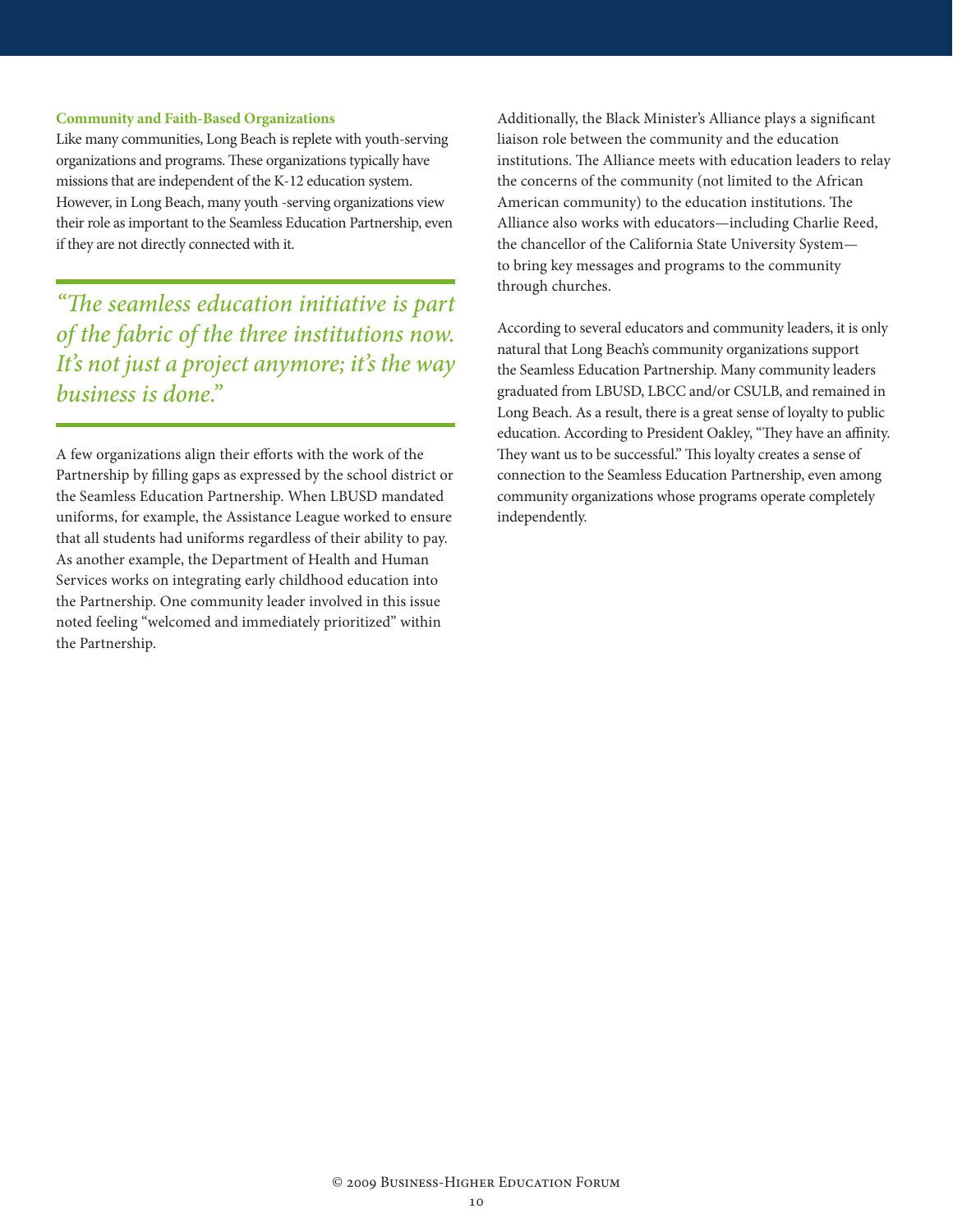#### *Measuring Success*

The use of data is another source of pride among the Seamless Education partners. According to the partners, they track students along key indicators related to college readiness, enrollment, and success. At the time of the site visit, LBUSD also was working with national experts to develop valid indicators of career readiness, which is an increasingly important focus of the district's reform efforts.

As Superintendent Steinhauser explained, the partners use data from all three institutions to inform their joint efforts. For example, he pointed out that the postsecondary partners track LBUSD students through their postsecondary careers so that LBUSD knows "how many [of our graduates] are where and how many finish in four years, five years and so on." The partners also use data on postsecondary remediation to jointly develop courses that will better prepare LBUSD students for their first year of college.

LBUSD also has developed a data dashboard that identifies the key strategies related to its Academic & Career Success Initiative (e.g. AVID expansion in middle and high schools and Advanced Placement course expansion). The dashboard lists the target metrics related to those strategies and charts progress toward the targets. Table 1 identifies some of the metrics that LBUSD uses to measure college readiness and enrollment, and shows 2009 progress toward those metrics (bold items indicate that the district met its 2009 target).

As Table 1 shows, district-wide progress toward these goals was mixed in 2009. However, according to the partners, these aggregated scores do not tell the entire story. Superintendent Steinhauser explained that certain subgroups have made outstanding progress, noting that, "Three years ago Hispanic students took over as the number-one group in AP courses," and that, "African American students have made great gains but [still] are far behind their white counterparts." CSULB President

#### **Table 1: Long Beach Unified School District College Readiness Metrics**

| <b>Metric</b>                                                       | 2009 Target | 2009 Actual | <b>2013 Goal</b> |
|---------------------------------------------------------------------|-------------|-------------|------------------|
| 10th Grade California High School Exit Examination Pass Rate (ELA)  | 80%         | 74%         | 85%              |
| 10th Grade California High School Exit Examination Pass Rate (Math) | 79%         | 74%         | 85%              |
| Complete "A-G" Requirements                                         | 42%         | 38%         | 60%              |
| <b>School-Wide AVID Participation</b>                               | 5%          | 5%          | 10%              |
| <b>College Admissions</b>                                           | 74%         | n/a         | 90%              |
| <b>Advanced Placement Course Enrollment</b>                         | 28%         | 28%         | 35%              |
| Advanced Placement Exam Pass Rate                                   | 53%         | 51%         | 60%              |
| <b>SAT: Proportion Tested</b>                                       | 41%         | 35%         | 60%              |
| <b>Early Assessment Program English: Proportion Tested</b>          | 90%         | 91%         | 95%              |
| <b>Early Assessment Program Math: Proportion Tested</b>             | 89%         | 92%         | 95%              |

*Source: Long Beach Unified School District*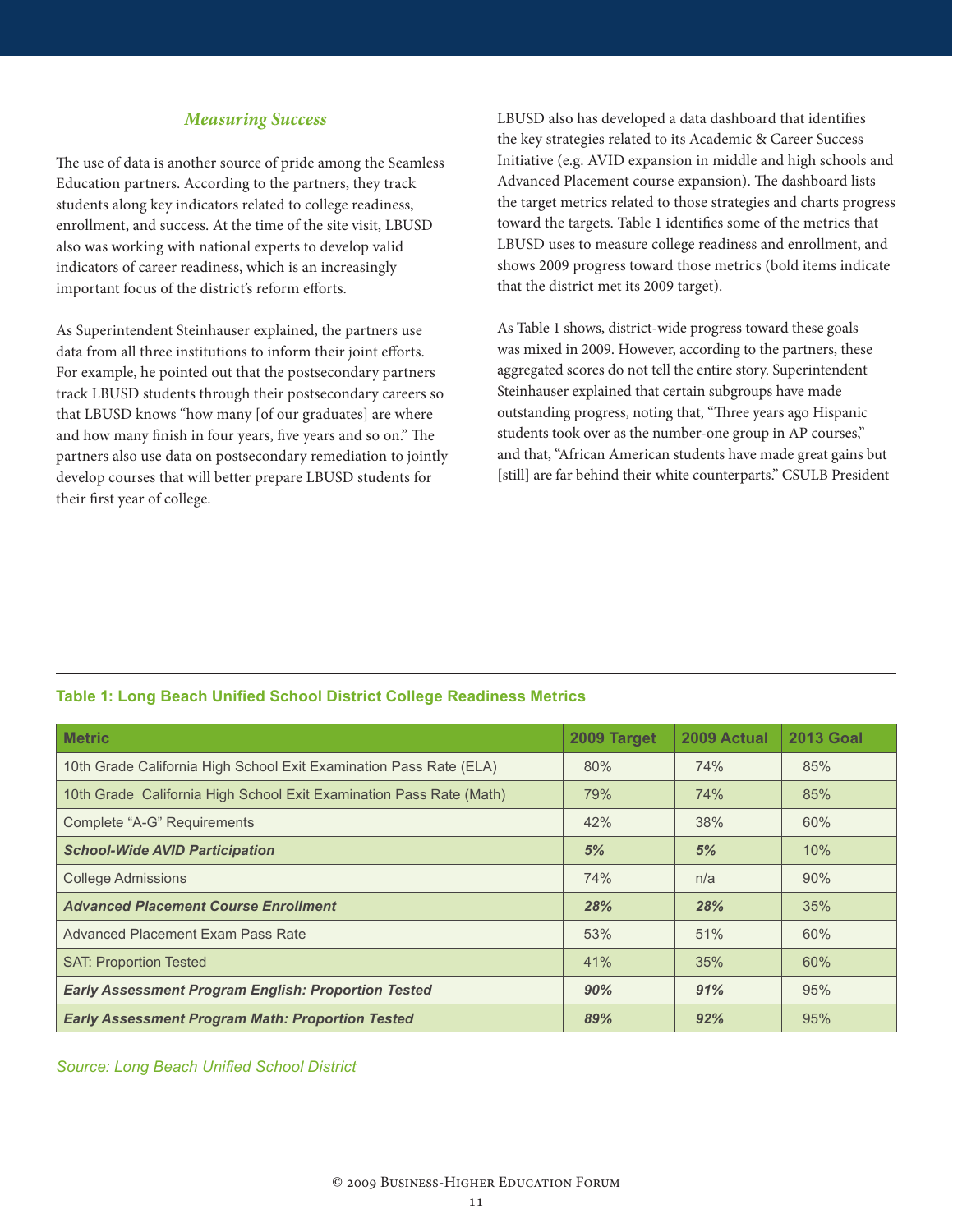Alexander pointed out that LBUSD has made these gains under difficult demographic and financial conditions. He said:

"Go back and tell people that Wilson High School has 5,000 students, and that's average in Long Beach. The guidance counselor-to-student ratio here is 900 to 1, when the national average is 273 to 1. People don't understand how…well they're doing with so many people, and with no money…It is amazing the job that Chris [Steinhauser] does to get so many kids ready for our institutions under the circumstances."

Indeed, according to LBUSD data, 73 percent of the graduating class of 2008 enrolled in two- or four-year postsecondary institutions. Nearly half (47 percent) of the LBUSD graduates who enrolled in college went to Long Beach City College, and 11 percent went to Long Beach State.

To help LBUSD graduates enter college without need for remediation, LBUSD has mandated the Early Assessment Program—which measures students' performance on California State University placement standards—for all high school juniors. As a result, the percentage of LBUSD students taking the Early Assessment Program (EAP) has steadily increased since 2007 (Figure 2). As more students are tested,

more are able to adjust their senior year study plans based on test results. According to Superintendent Steinhauser, fewer LBUSD graduates are requiring developmental courses in their first year of college because of these adjustments.

Beyond these quantifiable measures, various interviewees cited numerous ancillary outcomes of the Seamless Education Partnership:

- • LBUSD has been a five-time finalist for the Broad Prize for Urban Education, and won the prize in 2003.
- • The Partnership activities, combined with LBUSD's reform efforts, are creating a strong college-going mindset among students in the community.
- K-12 teachers have deepened their content knowledge and teach with greater confidence because of their interactions with university faculty.
- Cross-institutional collaboration around a common goal has increased the effectiveness of the three institutions.

For many, the Partnership itself is a noteworthy outcome. As one community leader explained, "The seamless education initiative is part of the fabric of the three institutions now. It's not just a project anymore; it's the way business is done."



#### **Figure 2: Percentage of Juniors Taking the EAP Test**

*Source: Long Beach Unified School District*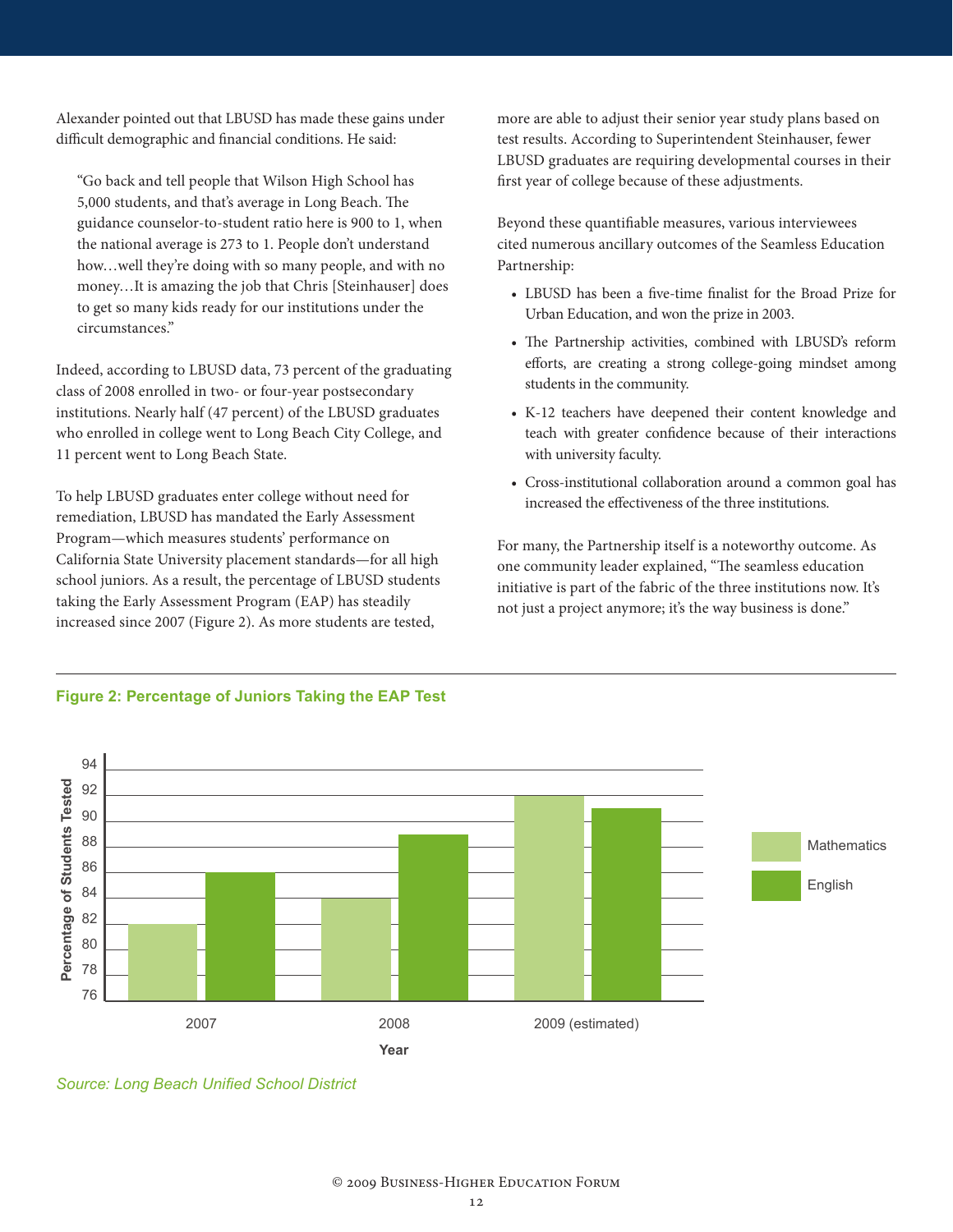# **Keys to Success: A Model for Others**

The Seamless Education partners identified several key elements to their success. This section discusses each of those elements, and incorporates the partners' advice to stakeholders in other communities that are seeking to undertake a similar effort.

#### **Broad-based community demand for improvement.**

Long Beach has cultivated a demand for a seamless education system as a driver for economic development and community well being. The Partnership is built on a shared attitude that the students of Long Beach are everyone's students in a continuous system, and that education not only is an economic driver, but a social-justice issue with moral implications. Many of the community's leaders are products of LBUSD, LBCC and CSULB. Their deep roots in the local education system inspire them to re-invest in the institutions that served them, and to take collective ownership of the education challenges facing Long Beach.

#### **Advice:**

- **• Start small:** Open up communications between the school district, local community colleges, and public and private universities to identify common needs. Foster early community support by better publicizing the collaborations that already are underway. (Target: Educators)
- **• Include all key stakeholder groups:** Solicit broad-based input and support to ensure that all members of the community believe their opinion has contributed to the work. The mayor often is well positioned as a neutral party to call the community together and make education a community priority. (Targets: Business community, educators, local government.)

#### **Strong, long-term leadership.**

Long Beach's success has hinged largely on the education leaders. There has been relatively little turnover among the leaders since the Partnership began in the 1990s. The leaders who have been involved have been visionary, willing to work together, and able to see themselves as part of the same education system.

#### **Advice:**

- **• Open communications:** Ensure that leaders, administrators, and faculty of all three institutions speak frequently and openly. This level of communication allows educators across institutions to identify common needs and to avoid potential pitfalls early in the process. (Target: Education leaders)
- **• Demonstrate commitment to the initiative:** Attend important events and communicate the importance of the initiative to faculty and administrators. Support staff involvement in the work (e.g., by allowing the work to count toward tenure or professional development). (Target: Education leaders)
- **• Set strategic goals:** Develop common goals and metrics to ensure a common direction over the course of the initiative. (Target: Education leaders)
- **• Support the superintendent:** Cultivate community leaders and a school board who consider themselves "parents of the community." Set a cohesive, collaborative agenda. Work with the superintendent to ensure positive media coverage and forward progress. (Targets: School board, business, community members)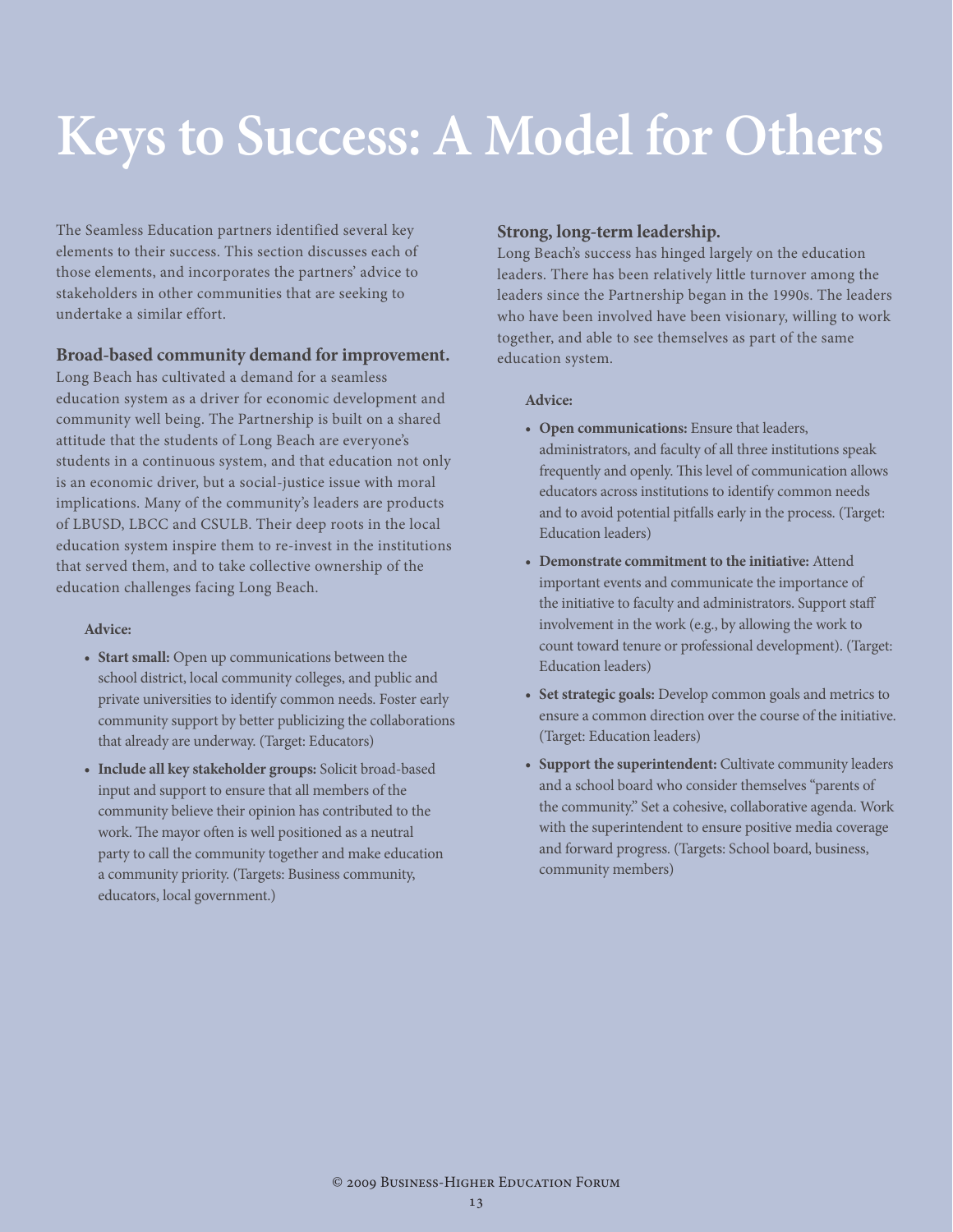#### **"Turnover-proof" initiatives.**

In Long Beach, despite turnover of both university presidents and the LBUSD superintendent, the Seamless Education Partnership has strengthened over time. When the current leaders were hired, each was made aware of the expectations—from the community and from within each institution—for his continued involvement in the Seamless Education Partnership.

#### **Advice:**

- **• Ensure institutional support:** Publicly recognize and support faculty members and administrators who become involved in the initiative. (Target: Education leaders)
- **• Cultivate broad-based community support:** Create community demand for this work to help ensure that it continues regardless of leadership turnover. (Targets: Business community, educators, local government)

#### **Media involvement.**

Long Beach leaders developed relationships with the local media that have resulted in long-term coverage of this effort. This media attention has raised public awareness about the importance of college and the structures in place to support students as they work to earn postsecondary credentials.

#### **Advice:**

- **• Publicize success:** Advertise programs that already are making gains toward the overall goal of the initiative. (Targets: Media, educators)
- **• Ensure that institutional leaders appear together frequently:** These joint appearances convey the sense of one education system, rather than three separate institutions. (Targets: Media, education leaders, business)

The community of Long Beach has made great gains in P-16 education in the face of tremendous challenges. Most community leaders involved in the Seamless Education Partnership highlighted the collaborative nature of these education improvement efforts, and many described meaningful, long-term work across institutional boundaries. Importantly, all parties recognized room to grow, noting that Long Beach still must make great strides before seamless education becomes a reality for all students.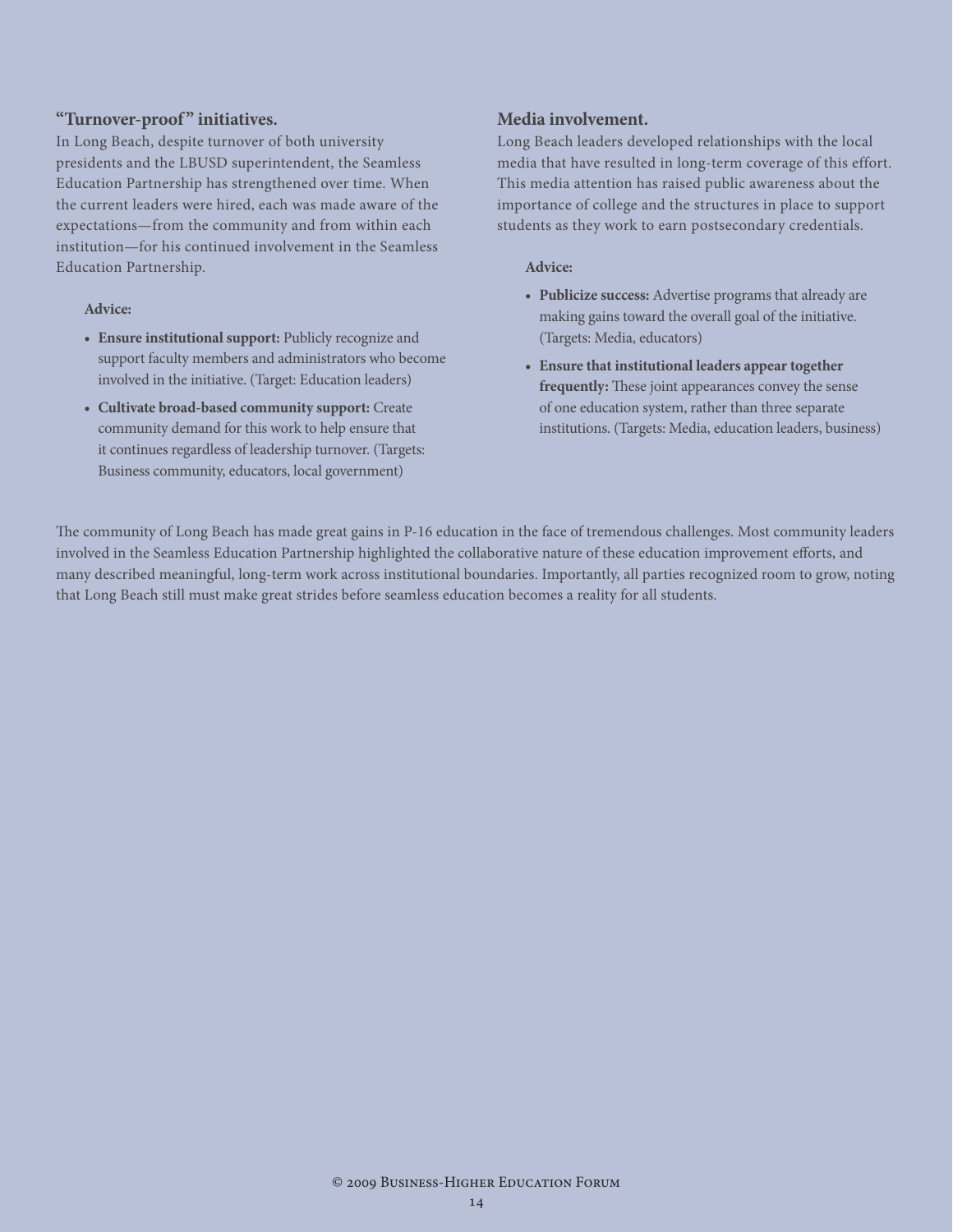#### **Acknowledgements**

This report was written by BHEF Director of Research **Natalie Nielsen**, Ph.D., and BHEF Associate Director of Programs **Kirstin McCarthy**. It is a product of BHEF's College Readiness, Access and Success Initiative, chaired by the California State University System Chancellor **Charles Reed** and Humana, Inc. Chairman **David Jones Jr**.

Before joining BHEF in 2008, Dr. Nielsen was a senior education researcher for SRI International, a research institute conducting client-sponsored research and development for government agencies, commercial businesses, foundations, and other organizations. Dr. Nielsen earned her Ph.D. in education from George Mason University. She also holds a M.S. in geological sciences from San Diego State University and a B. S. in geology from the University of California, Davis.

McCarthy joined the Business-Higher Education Forum in 2006, and has focused on the development and implementation of the College Readiness Initiative (CRI). Prior to joining BHEF she worked as an educator

at international schools in both Ecuador and Thailand. McCarthy's employment history includes the Advisory Committee on Student Financial Assistance, the Institute for Higher Education Policy, and the Higher Education Information Center. McCarthy is a graduate of the Harvard Graduate School of Education where she earned an M.Ed in Administration, Planning & Social Policy. She holds a bachelor's degree in English, with concentrations in Spanish and education from Bates College.

This report would not have been possible without considerable support from BHEF Director of Programs **Jeanne B. Contardo**, Ph.D., who joined BHEF in 2008, and is responsible for managing the organization's new and existing programs and initiatives. Dr. Contardo earned her Ph.D. in higher education policy at the University of Maryland, College Park. She has published and presented widely on the topic of access to higher education, specifically focusing on how interagency partnerships form to provide programming for at-risk groups. Dr.

Contardo holds a master's degree in higher and postsecondary education from Teachers College, Columbia University, and her bachelor's degree (cum laude) in English at the University of Washington.

BHEF would like to extend its deep appreciation to everyone who participated in this study, and especially to **Judy Seal**, executive director of the Long Beach Education Foundation, for her extensive help and commitment to the project.

We also would like to offer special thanks to **GlaxoSmithKline (GSK)** for its financial support for this project. The views expressed in this report are those of BHEF and do not necessarily reflect the views of GSK.

#### **About BHEF**

BHEF is an organization of Fortune 500 CEOs, prominent college and university presidents, and foundation leaders working to advance innovative solutions to our nation's education challenges in order to enhance U.S. competitiveness. Learn more on www.bhef.com.